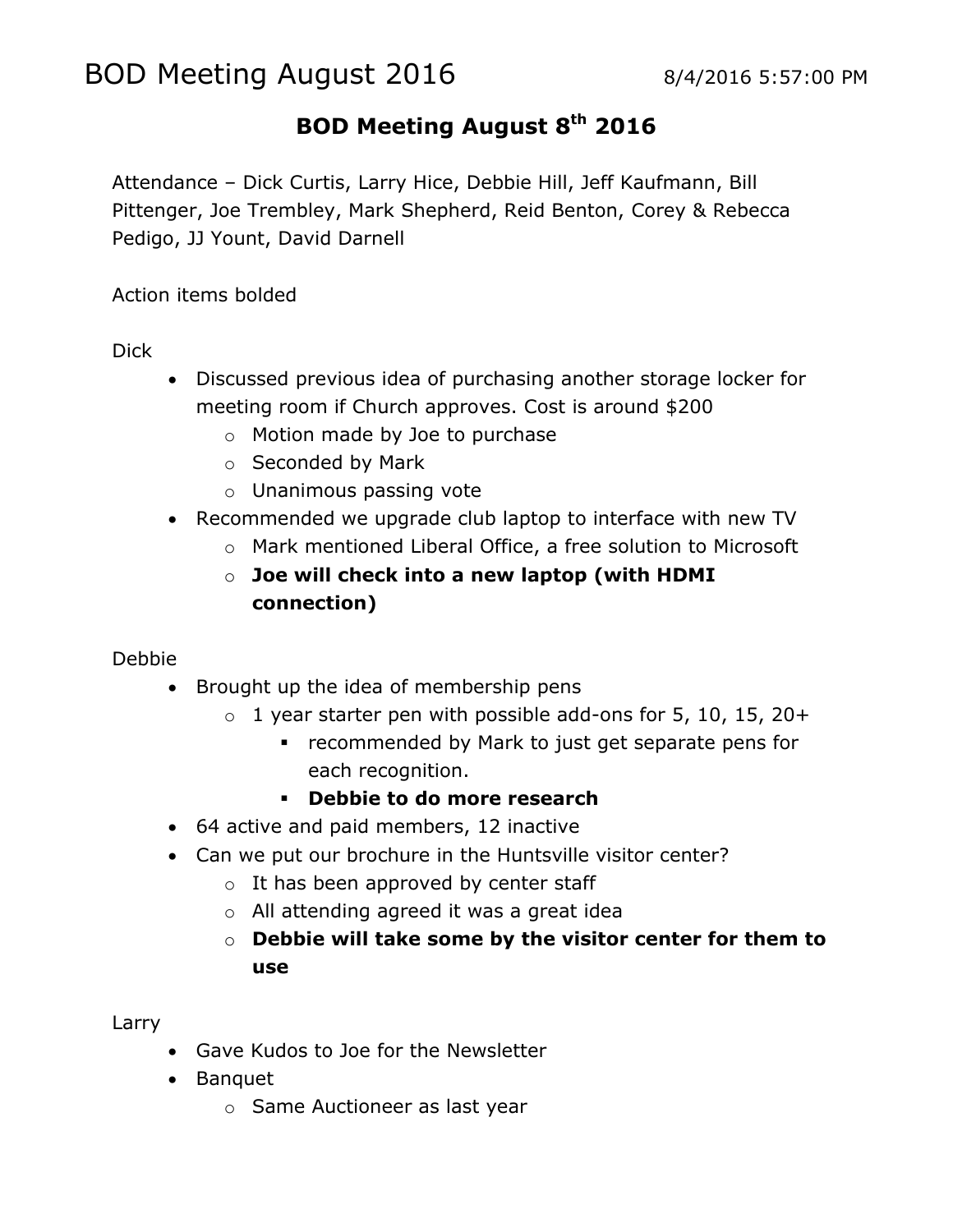- $\circ$  November 11<sup>th</sup> is the date for the Banquet
	- **Suggestions for the Banquet** 
		- Seasonal food spread instead of BBO
		- <sup>o</sup> Have a place for people to pay next years dues
	- **Everyone start soliciting for auction items**
- Activities
	- $\circ$  Aldridge Creek Cleanup August 20<sup>th</sup>
	- o Swap meet in September meeting
- Begin discussing details of the Arkansas trip with those going
- Who is responsible for checking out club equipment/literature?
	- o Education Director
	- o Educate members on the process
	- o **Bill volunteered to take over the library and present library process at next club meeting**

### David

- Brought up the idea of a lifetime club membership (no further discussion)
- Club Credit Card
	- o **Mark will check with back about acquiring a new bank card**

### Joe

- Started using Mail Chimp to send out Newsletter
	- $\circ$  Free for now but may cost \$50 yearly at some point
- Website payment is due \$149
	- o Joe is still using a personal card
	- o Voted to allow Joe to pay this, passed unanimously
- Would like a Newsletter apprentice
- Fly Tying class are up in attendance
- Brought up a reconsideration for Fly Tying class being a giveaway eligible event (most agreed to revisit this in a new year)
- Discussion on Club Picnic times and locations
	- o Larry recommended putting together a picnic committee at the next club meeting, all agreed
	- o **Larry to follow up.**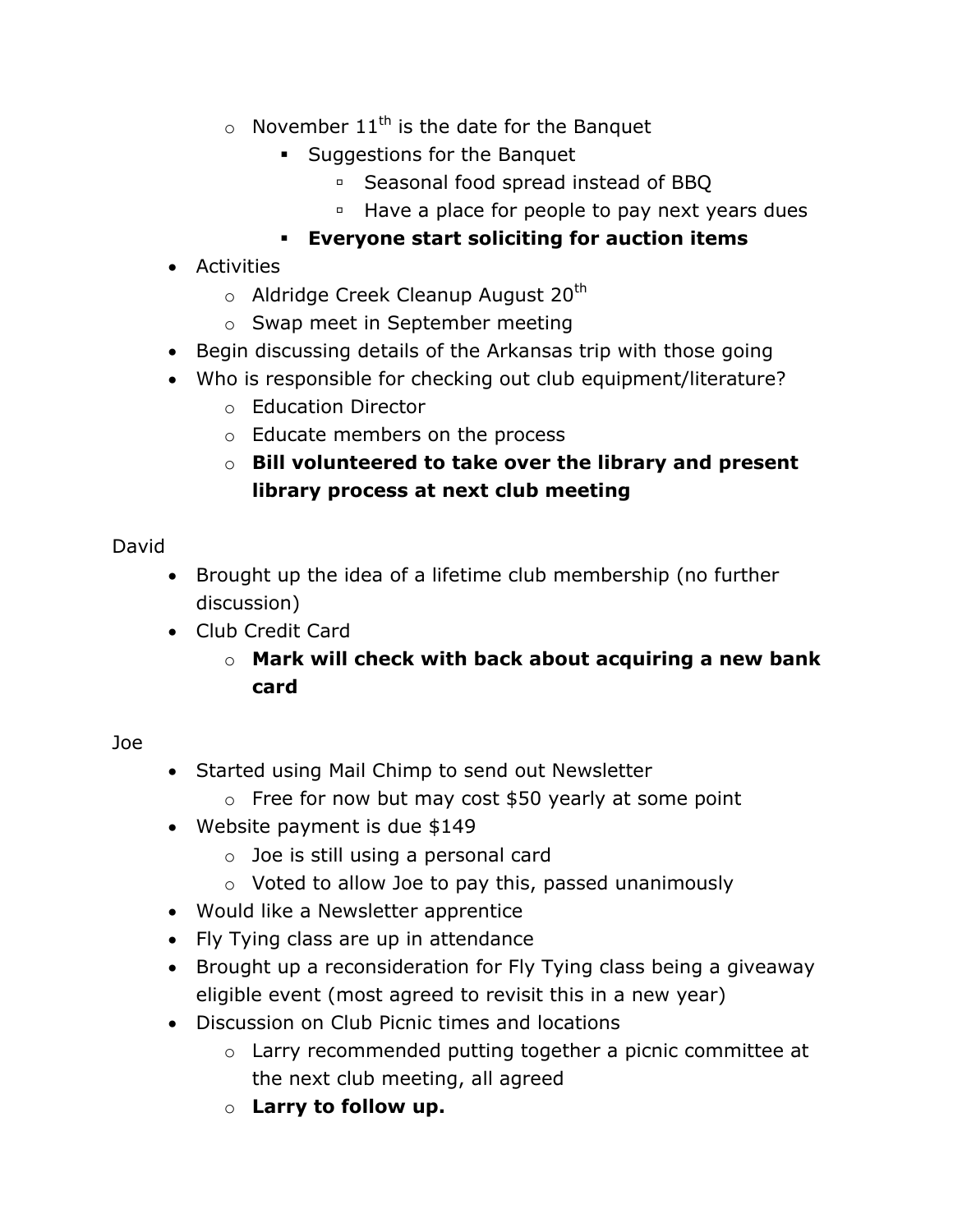Mark

- Recommended bringing club election up at next club meeting **David to present at next club meeting**
- Treasurers report \$13181.19 (some of this is deposits for Arkansas trip)
- Recommended spending the club money as the funds are getting high

Reid

- Will begin asking new members about starting possible new classes
	- o Fly Tying 101, Casting 101, etc.
	- o **Reid will bring a sign up sheet to next club meeting**